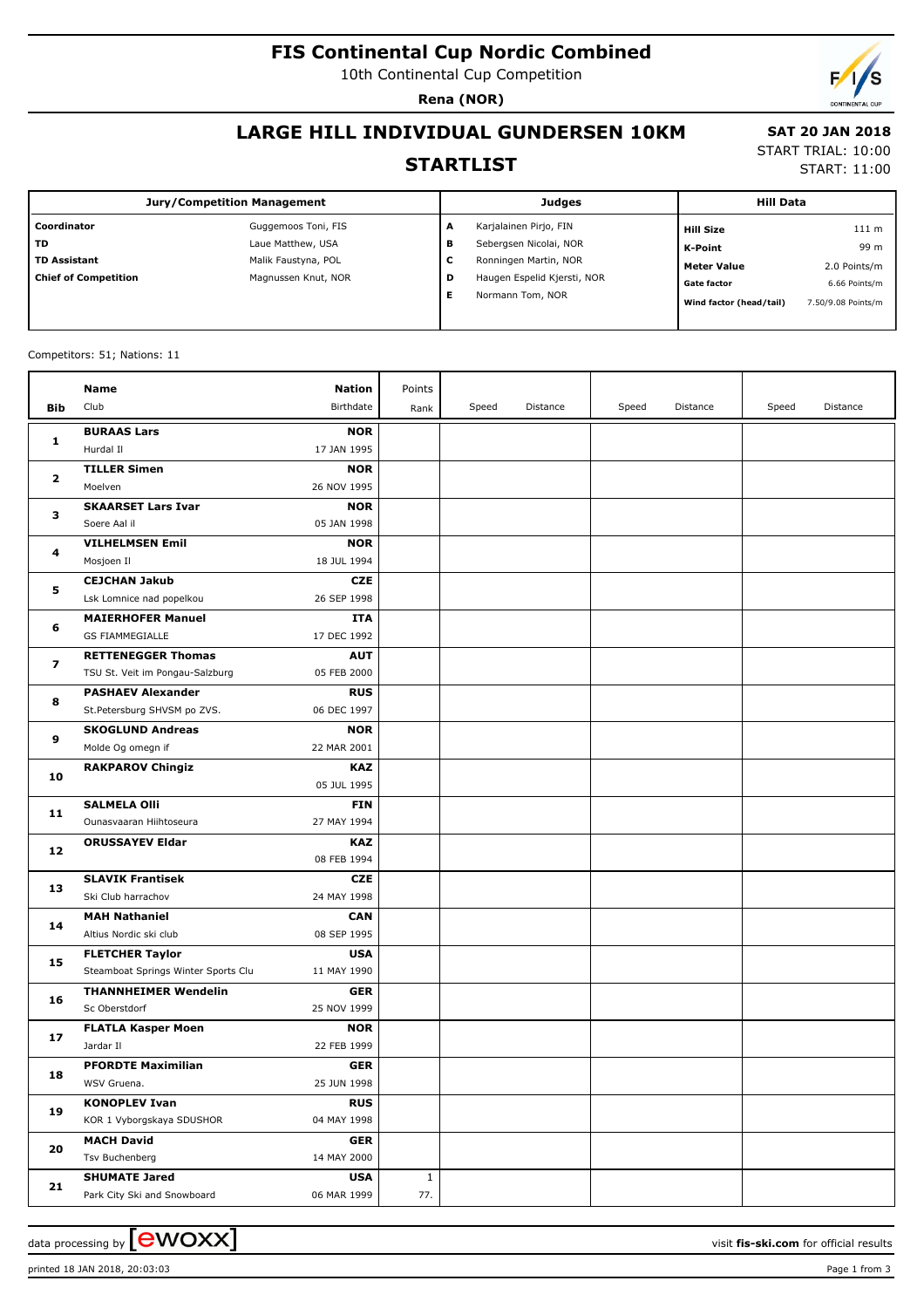# **FIS Continental Cup Nordic Combined**

10th Continental Cup Competition

**Rena (NOR)**



## **LARGE HILL INDIVIDUAL GUNDERSEN 10KM**

#### **STARTLIST**

 **SAT 20 JAN 2018** START TRIAL: 10:00

START: 11:00

|            | Name                                                    | <b>Nation</b>             | Points         |       |          |       |          |       |          |
|------------|---------------------------------------------------------|---------------------------|----------------|-------|----------|-------|----------|-------|----------|
| <b>Bib</b> | Club                                                    | Birthdate                 | Rank           | Speed | Distance | Speed | Distance | Speed | Distance |
| 22         | <b>SALO Jussi</b>                                       | <b>FIN</b>                | $\overline{2}$ |       |          |       |          |       |          |
|            | Tampereen Pyrintoe                                      | 24 NOV 1991               | 73.            |       |          |       |          |       |          |
| 23         | <b>KVARSTAD Simen</b>                                   | <b>NOR</b>                | $\overline{4}$ |       |          |       |          |       |          |
|            | Byaasen Il                                              | 23 MAR 2000               | 69.            |       |          |       |          |       |          |
| 24         | <b>TERZER Dominik</b>                                   | <b>AUT</b>                | 5              |       |          |       |          |       |          |
|            | Nordic Team Absam-Tirol                                 | 19 SEP 1999               | 67.            |       |          |       |          |       |          |
| 25         | <b>LOOMIS Adam</b>                                      | <b>USA</b>                | 9              |       |          |       |          |       |          |
|            | Flying Eagles Ski Club                                  | 19 MAR 1992               | 64.            |       |          |       |          |       |          |
| 26         | <b>ANDREWS Grant</b>                                    | <b>USA</b>                | 9              |       |          |       |          |       |          |
|            | Steamboat Springs Winter Sports Clu                     | 03 DEC 1997               | 64.            |       |          |       |          |       |          |
| 27         | <b>GIANMOENA Luca</b>                                   | ITA                       | 13             |       |          |       |          |       |          |
|            | LAVAZE' VARENA                                          | 16 NOV 1997               | 63.            |       |          |       |          |       |          |
| 28         | <b>KOPP Tim</b>                                         | <b>GER</b>                | 16             |       |          |       |          |       |          |
|            | VSC Klingenthal                                         | 11 FEB 1999               | 59.            |       |          |       |          |       |          |
| 29         | <b>MRAZ Noa Ian</b>                                     | <b>AUT</b>                | 16             |       |          |       |          |       |          |
|            | SG Klagenfurt-Kaernten                                  | 17 OCT 1996               | 59.            |       |          |       |          |       |          |
| 30         | <b>ABRAMOV Konstantin</b><br>Moskovskaya Obl. GBU TSOVS | <b>RUS</b><br>29 JUN 1997 | 16<br>59.      |       |          |       |          |       |          |
|            | <b>OFTEBRO Einar Luraas</b>                             | <b>NOR</b>                | 17             |       |          |       |          |       |          |
| 31         | Jardar II                                               | 06 AUG 1998               | 58.            |       |          |       |          |       |          |
|            | <b>OFTEBRO Jens Luraas</b>                              | <b>NOR</b>                | 18             |       |          |       |          |       |          |
| 32         | Jardar II                                               | 21 JUL 2000               | 56.            |       |          |       |          |       |          |
|            | <b>MASTIEV Samir</b>                                    | <b>RUS</b>                | 22             |       |          |       |          |       |          |
| 33         | Ekaterinburg Dinamo                                     | 13 JAN 1993               | 52.            |       |          |       |          |       |          |
|            | <b>ZEMAN Martin</b>                                     | <b>CZE</b>                | 24             |       |          |       |          |       |          |
| 34         | ASO Dukla Liberec                                       | 01 JUL 1993               | 49.            |       |          |       |          |       |          |
|            | <b>DEUSCHL Christian</b>                                | <b>AUT</b>                | 28             |       |          |       |          |       |          |
| 35         | Nordic Team Absam-Tirol                                 | 20 APR 1997               | 46.            |       |          |       |          |       |          |
| 36         | <b>HAHN Martin</b>                                      | <b>GER</b>                | 38             |       |          |       |          |       |          |
|            | VSC Klingenthal                                         | 06 MAY 1997               | 41.            |       |          |       |          |       |          |
| 37         | <b>GERSTGRASER Paul</b>                                 | <b>AUT</b>                | 82             |       |          |       |          |       |          |
|            | SV Schwarzach-Salzburg                                  | 22 MAY 1995               | 32.            |       |          |       |          |       |          |
| 38         | YAMAMOTO Ryota                                          | <b>JPN</b>                | 100            |       |          |       |          |       |          |
|            | Waseda Unv.                                             | 13 MAY 1997               | 27.            |       |          |       |          |       |          |
| 39         | <b>SHIMIZU Aguri</b>                                    | <b>JPN</b>                | 101            |       |          |       |          |       |          |
|            | Euglena Ski Club                                        | 09 MAR 1992               | 26.            |       |          |       |          |       |          |
| 40         | <b>KIMURA Kodai</b><br>Hanawa High School               | <b>JPN</b><br>06 JUN 2001 | 102<br>24.     |       |          |       |          |       |          |
|            | <b>RUNGGALDIER Lukas</b>                                | <b>ITA</b>                | 134            |       |          |       |          |       |          |
| 41         | <b>GS FIAMMEGIALLE</b>                                  | 31 JUL 1987               | 18.            |       |          |       |          |       |          |
|            | <b>SONEHARA Go</b>                                      | <b>JPN</b>                | 139            |       |          |       |          |       |          |
| 42         | Tokyo Biso Kogyo Corp.Ski Club                          | 01 OCT 1993               | 17.            |       |          |       |          |       |          |
|            | <b>DENDA Hidefumi</b>                                   | <b>JPN</b>                | 152            |       |          |       |          |       |          |
| 43         | Waseda Unv.                                             | 16 DEC 1997               | 14.            |       |          |       |          |       |          |
|            | <b>FLASCHBERGER Bernhard</b>                            | <b>AUT</b>                | 176            |       |          |       |          |       |          |
| 44         | TSU St. Veit-Salzburg                                   | 06 JUL 1996               | 12.            |       |          |       |          |       |          |
|            | <b>FRITZ Martin</b>                                     | <b>AUT</b>                | 219            |       |          |       |          |       |          |
| 45         | WSV Murau-Steiermark                                    | 24 OCT 1994               | 9.             |       |          |       |          |       |          |
|            | <b>JOHANSEN Truls Soenstehagen</b>                      | <b>NOR</b>                | 233            |       |          |       |          |       |          |
| 46         | Elverum Hopp                                            | 26 JUN 1991               | 7.             |       |          |       |          |       |          |
| 47         | <b>SIMON Tobias</b>                                     | <b>GER</b>                | 237            |       |          |       |          |       |          |
|            | SZ Breitnau                                             | 15 AUG 1992               | 6.             |       |          |       |          |       |          |

data processing by **CWOXX** and  $\overline{C}$  and  $\overline{C}$  and  $\overline{C}$  and  $\overline{C}$  and  $\overline{C}$  and  $\overline{C}$  and  $\overline{C}$  and  $\overline{C}$  and  $\overline{C}$  and  $\overline{C}$  and  $\overline{C}$  and  $\overline{C}$  and  $\overline{C}$  and  $\overline{C}$  and  $\overline{C}$ 

printed 18 JAN 2018, 20:03:03 Page 2 from 3